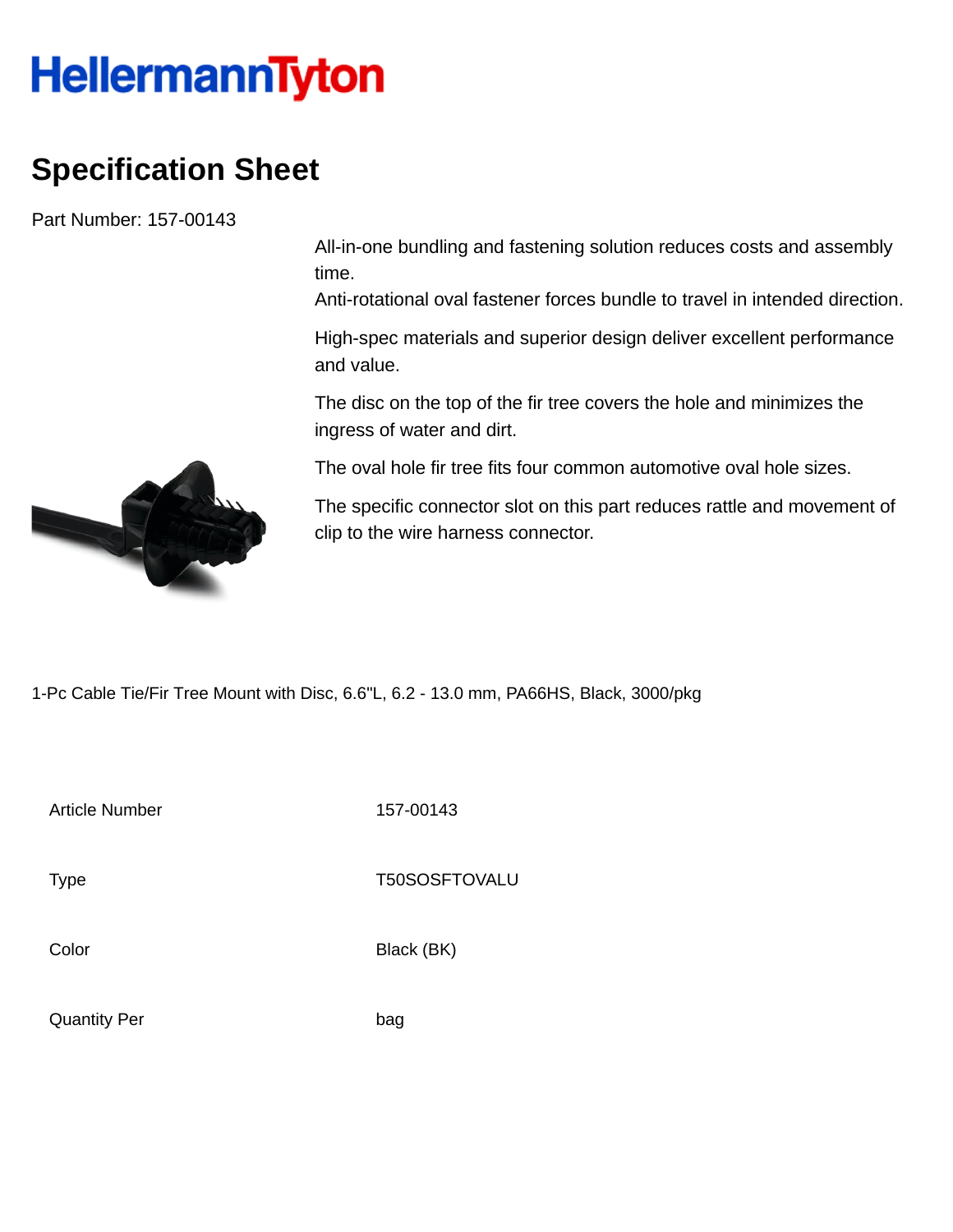| <b>Product Description</b>           | One-piece cable tie and mount offers a simple bundling and mounting<br>solution. The innovative design of this fir tree establishes a<br>360-degree interface with the panel hole, ensuring a more secure fit.<br>The oval shape won't rotate once inserted, ensuring proper routing of<br>wires and hoses. The disc feature prevents rattling in high-vibration<br>applications and protects against debris ingress. |
|--------------------------------------|-----------------------------------------------------------------------------------------------------------------------------------------------------------------------------------------------------------------------------------------------------------------------------------------------------------------------------------------------------------------------------------------------------------------------|
| <b>Short Description</b>             | 1-Pc Cable Tie/Fir Tree Mount with Disc, 6.6"L, 6.2 - 13.0 mm,<br>PA66HS, Black, 3000/pkg                                                                                                                                                                                                                                                                                                                             |
| <b>Global Part Name</b>              | T50SOSFTOVALU-PA66HS-BK                                                                                                                                                                                                                                                                                                                                                                                               |
| Minimum Tensile Strength (Imperial)  | 50.0                                                                                                                                                                                                                                                                                                                                                                                                                  |
| Minimum Tensile Strength (Metric)    | 225.0                                                                                                                                                                                                                                                                                                                                                                                                                 |
| Length L (Imperial)                  | 6.6                                                                                                                                                                                                                                                                                                                                                                                                                   |
| Length L (Metric)                    | 168.2                                                                                                                                                                                                                                                                                                                                                                                                                 |
| <b>Fixation Method</b>               | Fir Tree for oval holes                                                                                                                                                                                                                                                                                                                                                                                               |
| <b>Identification Plate Position</b> | none                                                                                                                                                                                                                                                                                                                                                                                                                  |
| <b>Releasable Closure</b>            | No                                                                                                                                                                                                                                                                                                                                                                                                                    |
| <b>Tie Closure</b>                   | plastic pawl                                                                                                                                                                                                                                                                                                                                                                                                          |
| Variant                              | <b>Outside Serrated</b>                                                                                                                                                                                                                                                                                                                                                                                               |
| Width W (Imperial)                   | 0.20                                                                                                                                                                                                                                                                                                                                                                                                                  |
| Width W (Metric)                     | 5.1                                                                                                                                                                                                                                                                                                                                                                                                                   |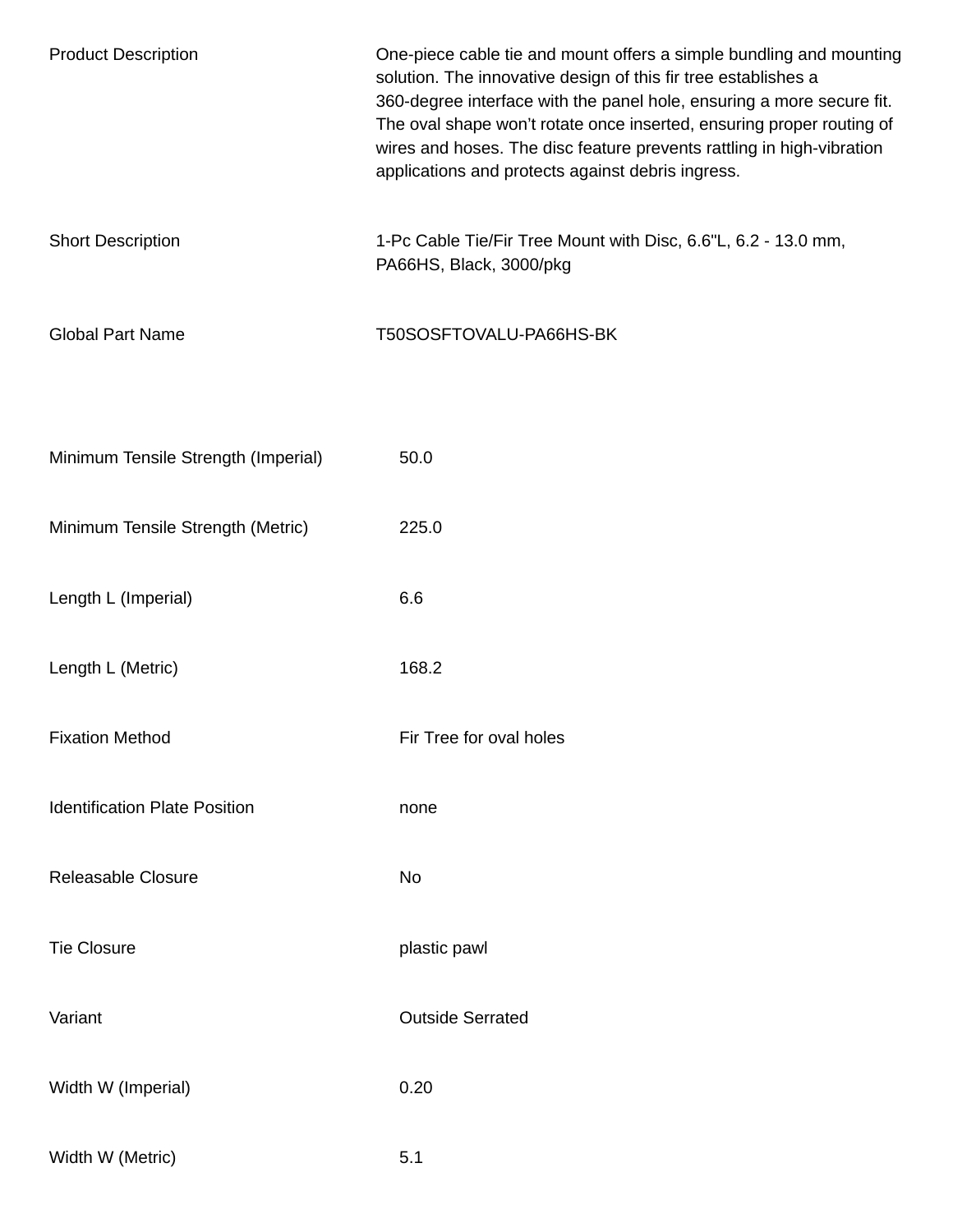| <b>Bundle Diameter Min (Imperial)</b>   | 0.08                                                    |
|-----------------------------------------|---------------------------------------------------------|
| <b>Bundle Diameter Min (Metric)</b>     | 2.0                                                     |
| <b>Bundle Diameter Max (Imperial)</b>   | 1.38                                                    |
| <b>Bundle Diameter Max (Metric)</b>     | 35.0                                                    |
| Height H (Imperial)                     | 0.51                                                    |
| Height H (Metric)                       | 12.85                                                   |
| Panel Thickness Min (Imperial)          | 0.023                                                   |
| Panel Thickness Max (Imperial)          | 0.27                                                    |
| Panel Thickness Min (Metric)            | 0.6                                                     |
| Panel Thickness Max (Metric)            | 6.75                                                    |
| Mounting Hole Diameter D (Imperial)     | 0.24 x 0.48 ";0.25 x 0.50 ";0.25 x 0.51 ";0.27 x 0.47   |
| Mounting Hole Diameter D (Metric)       | 6.5 x 13.0 mm 6.5 x 12.5 mm 6.2 x 12.2 mm 7.0 x 12.0 mm |
| Mounting Hole Diameter D Min (Imperial) | 0.24                                                    |
| Mounting Hole Diameter D Max (Imperial) | 0.51                                                    |
| Mounting Hole Diameter D Max (Metric)   | 13.0                                                    |
| Disc Diameter (Metric)                  | 17.6 x 23.6                                             |
| Disc Diameter (Imperial)                | $0.69 \times 0.93$                                      |